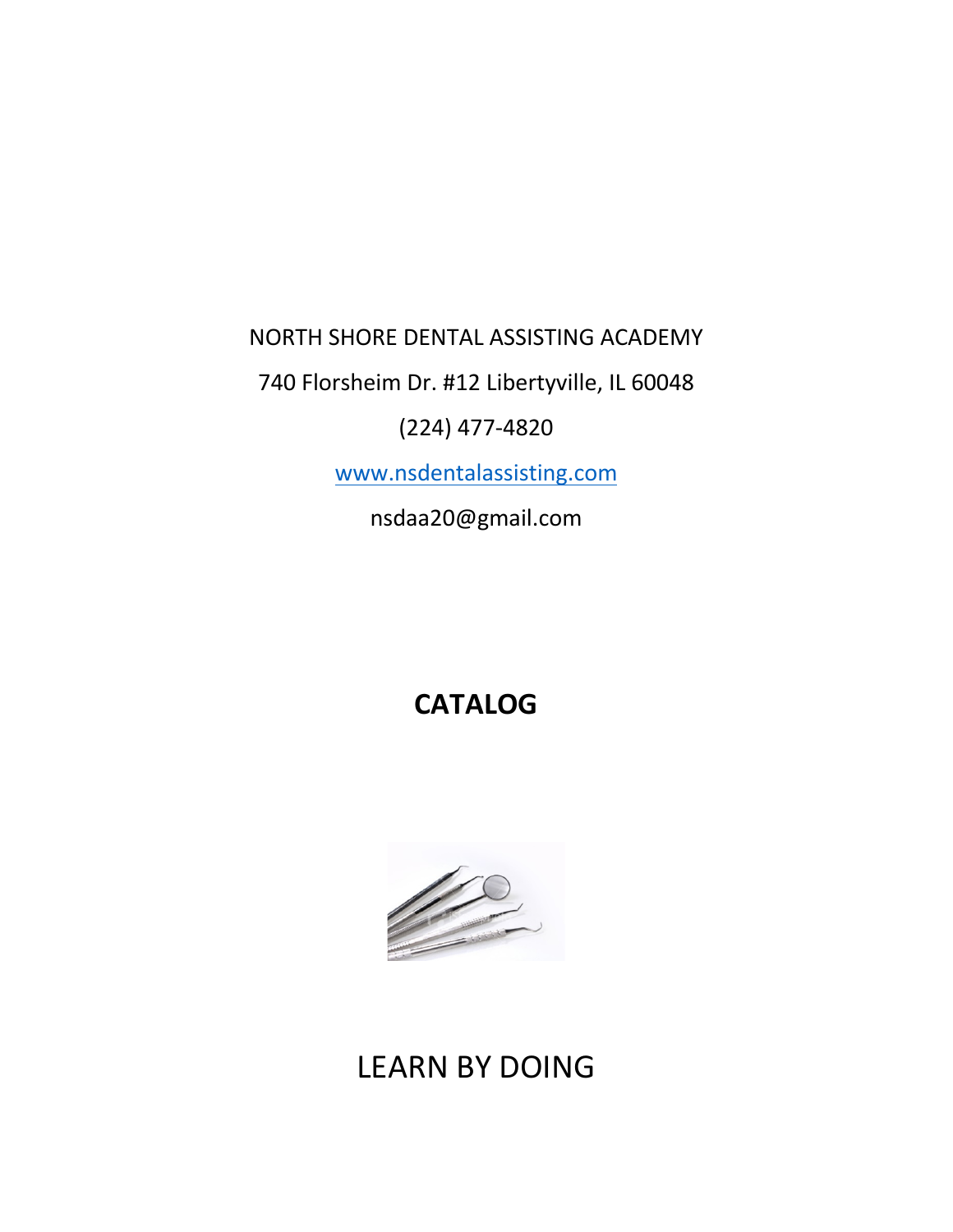#### **WELCOME TO NORTH SHORE DENTAL ASSISTING ACADEMY, WHERE YOU WILL LEARN BY DOING**

**Admission is open to qualified applicants. No qualified person may be excluded from enrollment in the North Shore Dental Assisting Academy Program based on age, race, or gender.**

The Bureau of Labor Statistics predicts that dental assisting will be the third fastest growing occupation for which a degree is not required. Dental Assistants are a vital part of the dental team. They assist dentists with examinations and treatments, ease patient's anxieties, schedule appointments, and more. Dental Assisting is a respectable profession and dentistry is an exciting field to be a part of.

Dental assistant jobs are expected to increase 23% by 2024. There will be a shortage of dental assistants to fill the many jobs that will be available. The demand for dental assistants is expected to surpass other supporting healthcare professionals.

Dental Assistants can work in hospitals, dental clinics, private practices, dental schools, and public health services departments. Many choose the dental assisting program as a stepping stone to a Dental Hygiene Program, and even Dental School.

The mission of the academy is to provide the necessary skills and knowledge to individuals interested in pursuing a post-secondary education in the field of dentistry. It's our mission to prepare the dental assisting student to become a critical and intricate part of a dental office.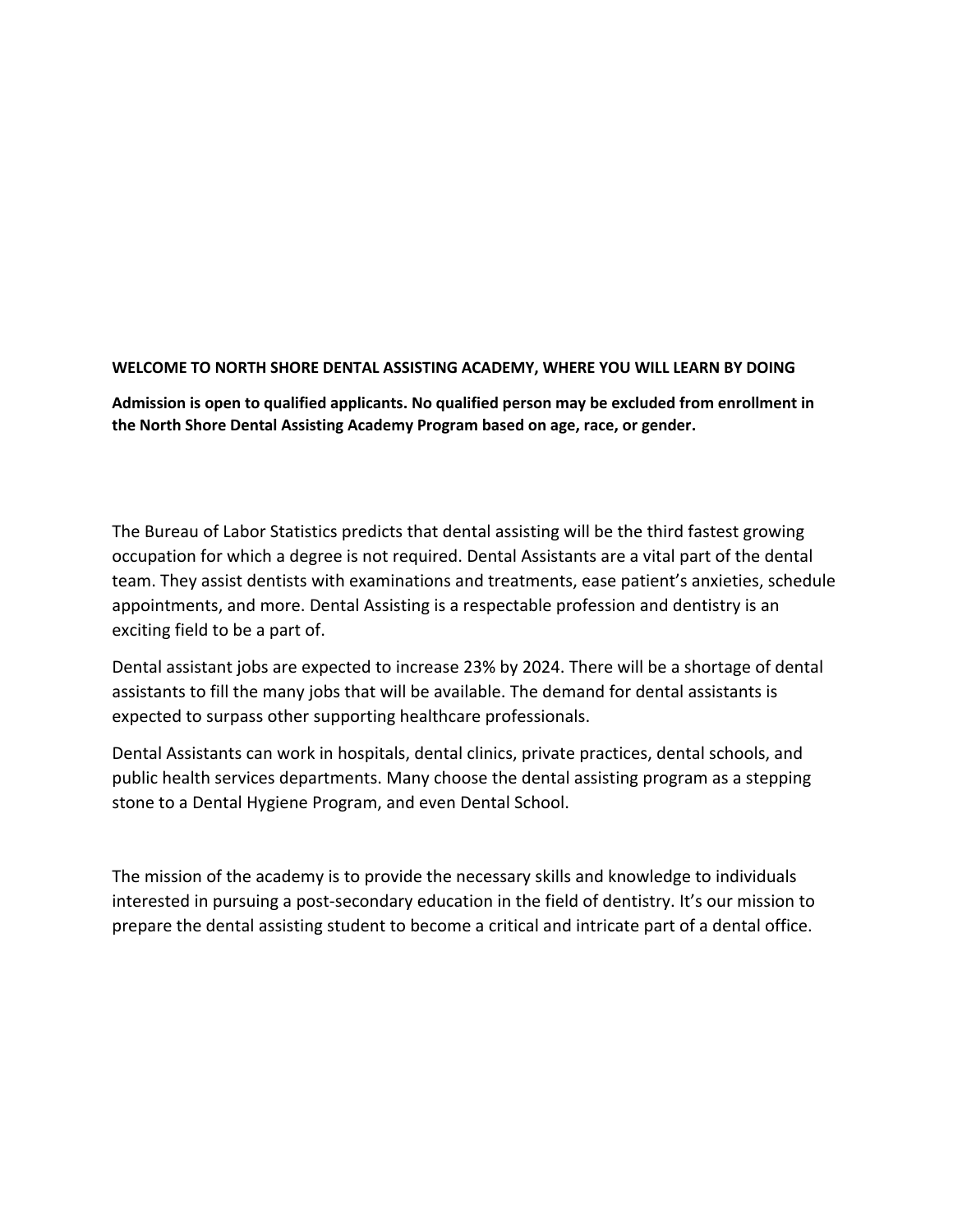#### **PROGRAM GOALS**

We strive to make you a vital part of the dental team. Our program goals are:

- 1) To prepare the dental assisting student to become a critical thinking healthcare professional who promotes oral healthcare effectively.
- 2) To create learning opportunities for students to qualify for examination and certification as a certified dental assistant.
- 3) To ensure students receive accurate information, guidance, and advisement to obtain optical direction for their educational pursuit in the dental assisting field and beyond.

## **COURSE DESCRIPTION**

The dental assisting course is a 10 week program that prepares students to enter the profession of dental assisting. During the 10 week course students receive an in-depth instructional, and hands on education in many aspects of dentistry including clinical procedures, dental materials, radiology, and more. These skills allow the student to be immediately employable upon successfully completing the program. These skills will also prepare the graduate to take the state certification exam. We will provide access to quality dental assisting education through the use of scientific evidence based instruction and technology that meets current industry standards by faculty who act as mentors and professional role models. The curriculum also includes a broad overview of front desk duties, and effective communication. The facility is a working dental office with the latest equipment, technology, lab, and sterilization area. From the first day of class, students experience what it is like to work in a real dental office.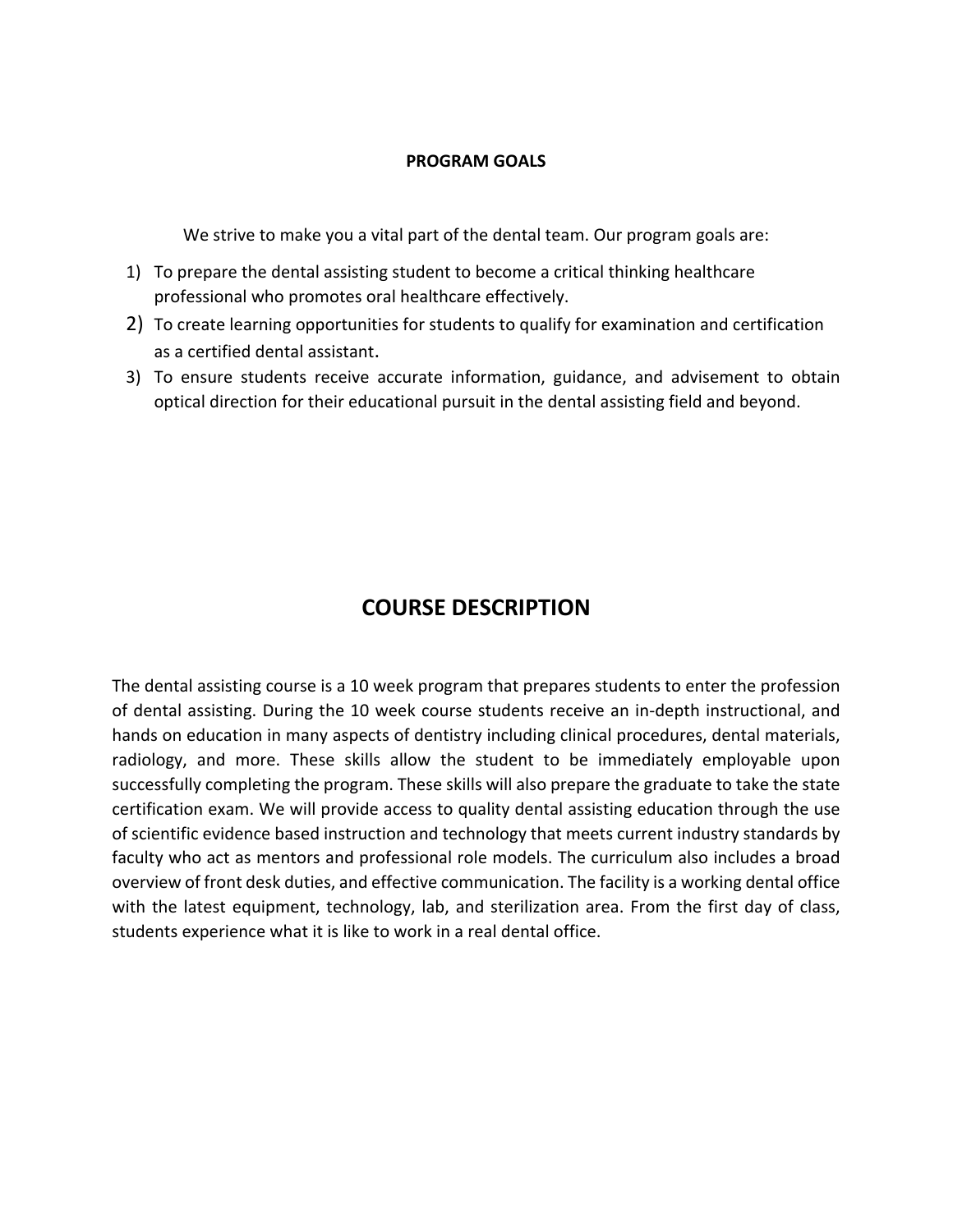## **CURRICULUM**

#### **Introduction to Dental Assisting**

The student will be introduced to the dental health care team learning the responsibilities of each member. Instruction will include how to prepare the patient for care, including how to record patient information on the computer. Instruction will be given on infection control, and sterilization. The student will have the ability to identify members of the dental team, and understand the roll of the assistant. The student will also have the ability to properly communicate with the patient through communication etiquette instruction.

#### **Oral Anatomy**

The student will be instructed on the location, structure, function, and surfaces of teeth. The student will have the knowledge, and ability to identify teeth by name, location, and explain the function of specific teeth.

#### **Radiology**

Instruction will be provided in the history and biological effects of radiation, and safety precautions of digital x-rays. Students will receive the necessary training and technique information needed to take diagnostically acceptable intraoral and extra oral x-rays. The student will have the knowledge, and skill set to obtain acceptable x-rays, and recognize and correct errors on dental x-rays.

#### **Chairside Assisting**

Instruction will address four handed dentistry, instrument identification, set up, use, grasps, transfer, and procedures. The student will develop the skill set to demonstrate proper exchange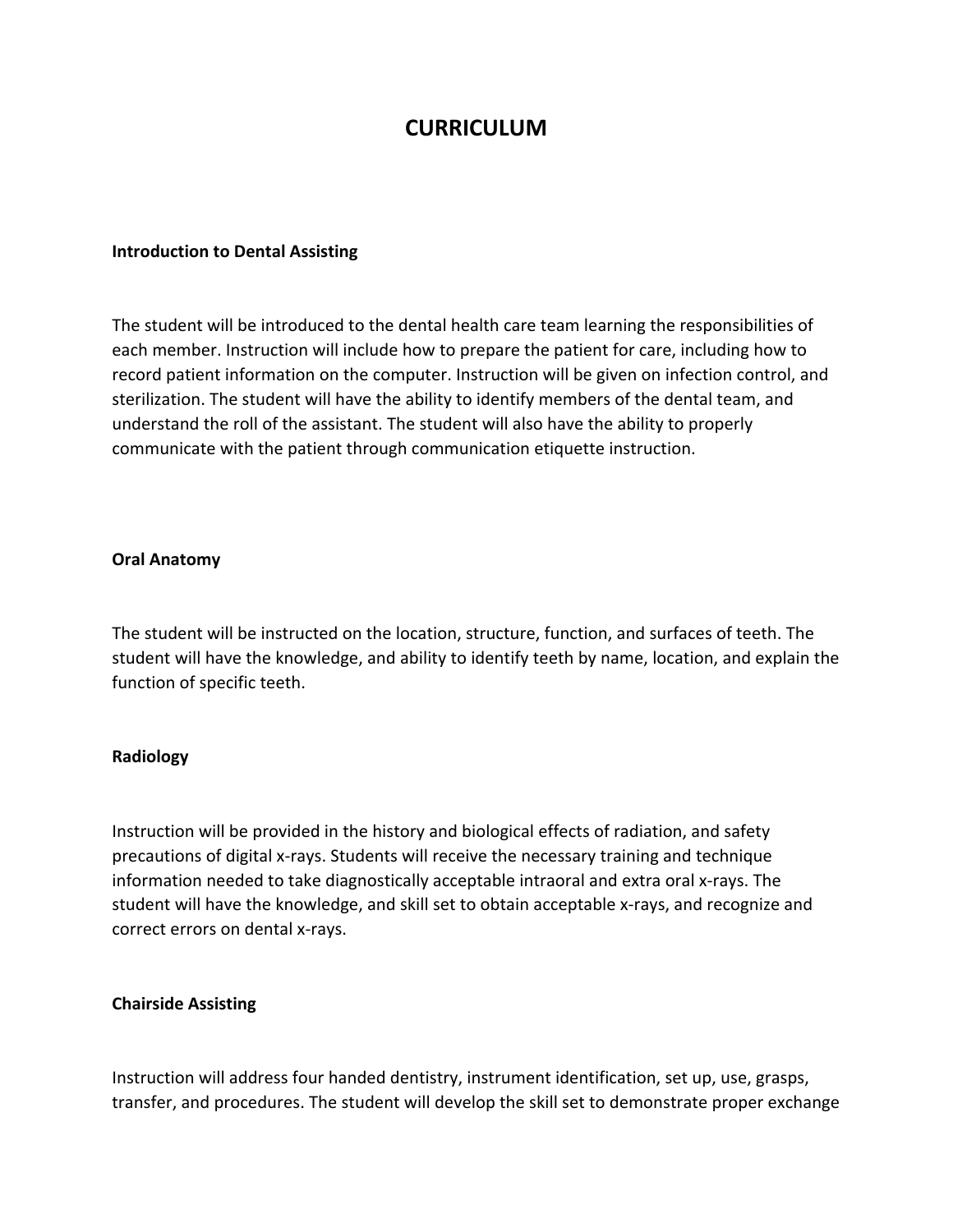of dental instruments using four handed dentistry techniques to assist the dentist in general procedures such as fillings, crowns, oral surgery, endodontics, orthodontics, and periodontics. The student will also have the ability to set up procedure trays with the proper instruments.

#### **Dental Materials**

The student will be instructed on the many different types, and uses of dental materials in general, and specialty procedures. The student will have the knowledge and skill set to properly demonstrate material set up and usage in all procedures.

## **WHAT SETS US APART**

- 1) The course is taught in a state of the art working dental office
- 2) Dental materials and supplies that are used in actual dental procedures are provided
- 3) Use of real equipment and instrumentation
- 4) Instruction delivered by highly trained dental professionals
- 5) Small classes
- 6) Hands-on curriculum

7) Extensive instruction in chairside assisting, four-handed dentistry, radiology, restorative materials and procedures, laboratory materials and techniques, infection control, sterilization, dental specialties, and communication.

- 8) **Classes begin every 11 weeks**
- **9) Affordable Tuition**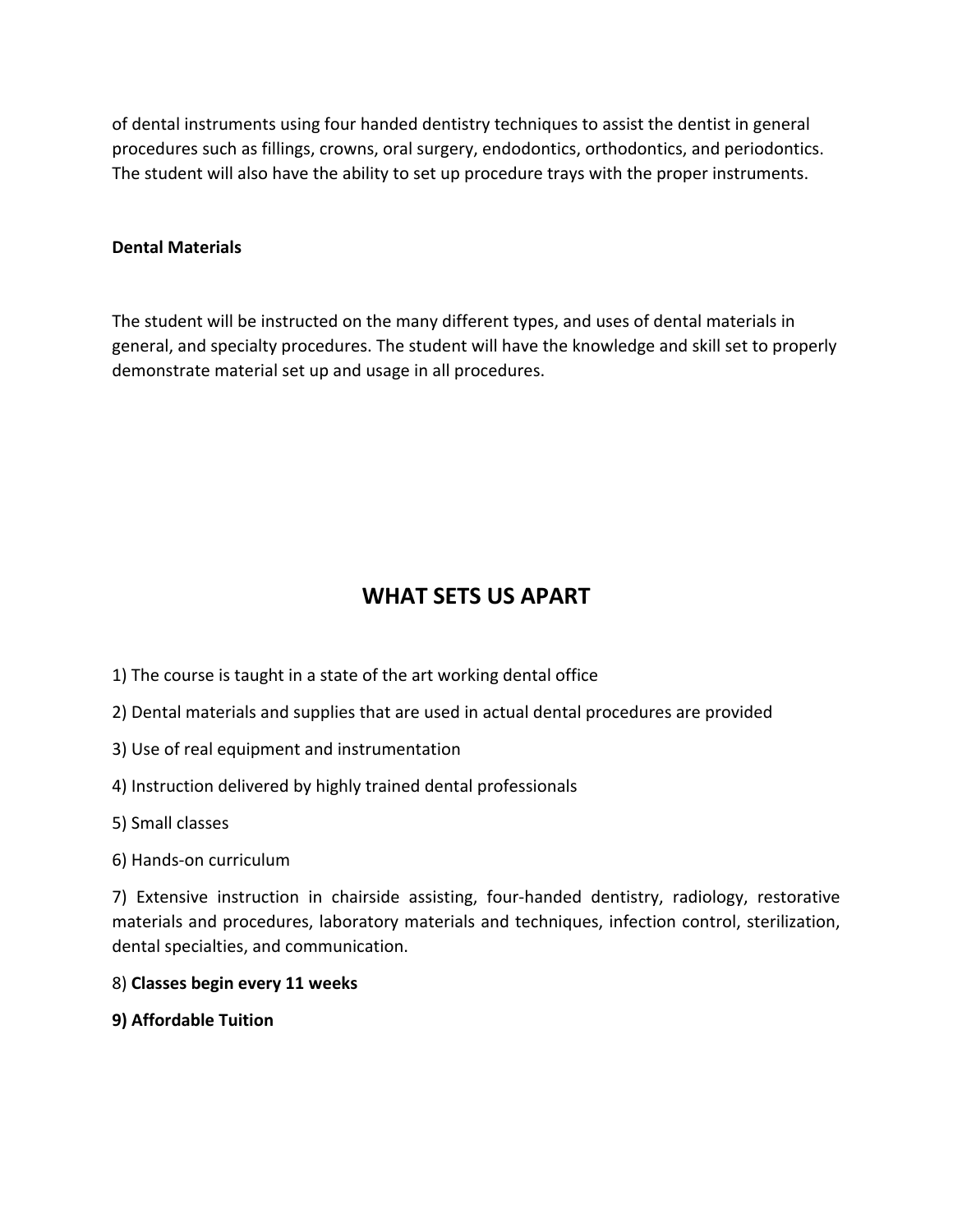## **TUITION/FEES**

Application/Enrollment fee is **\$150.00 (non-refundable)** The tuition for North Shore Dental Assisting Academy is \$3,500 Tuition includes all fees, course material and supplies The student is responsible for one pair of black scrubs, and gym shoes to be worn for each class.

After successfully completing the program, the student will receive a North Shore Dental Assisting Academy Certificate, and participate in a graduation ceremony. **Refund Policy** Refunds are based on tuition paid in full First week: 100% Second week: 75% Third week 50%

**Transferability and acceptance is at the discretion of the receiving institution.**

**North Shore Dental Assisting Academy is not accredited by a US Department of Education recognized accrediting body, but is approved by the State of Illinois, Illinois Board of Higher Education Division of Private Business and Vocational Schools of the Illinois Board of Higher Education.**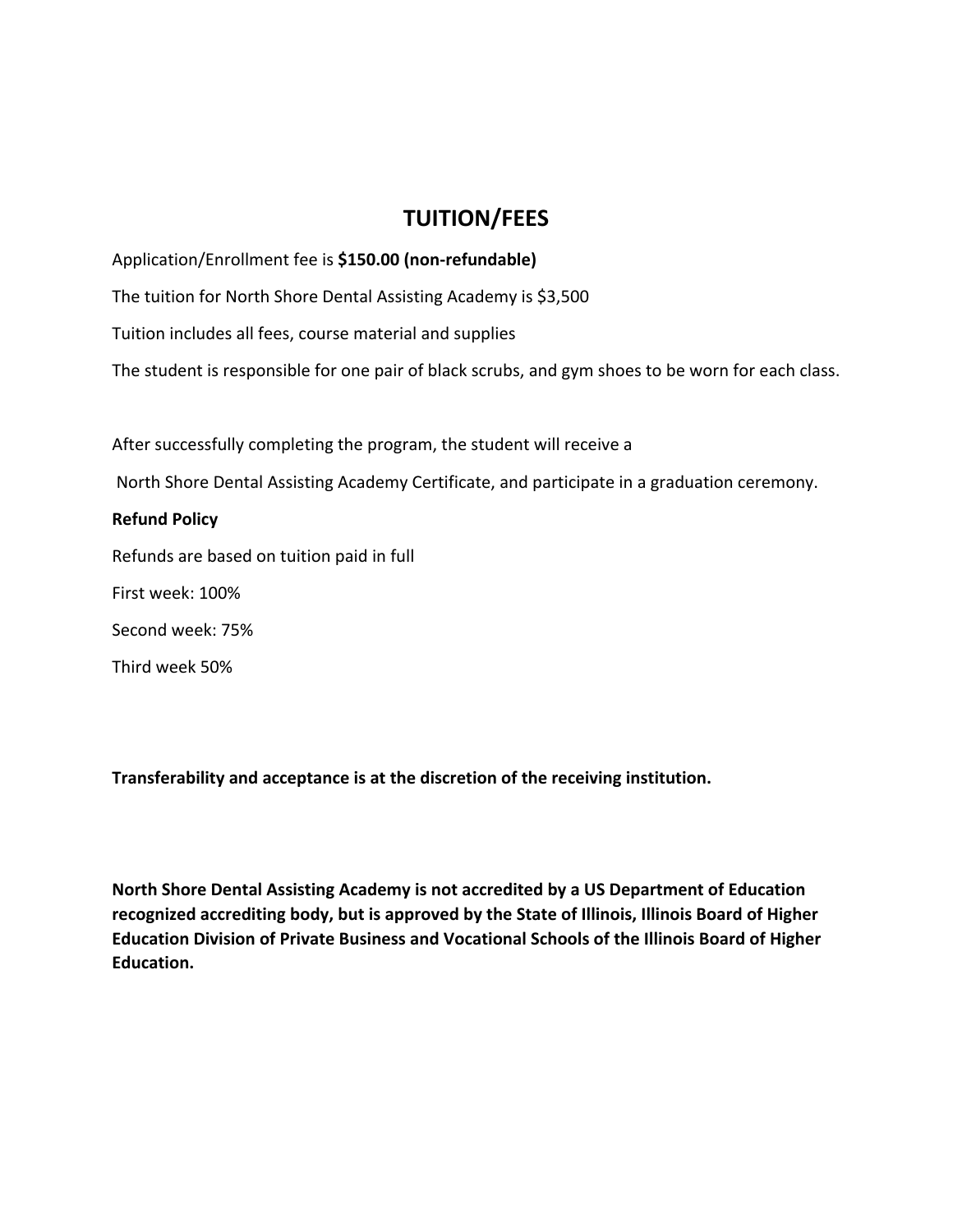## **CONSUMER INFORMATION**

The number of students admitted in the program as of July 1 of reporting period:7

The number of additional students who were admitted in the program during the next 12 months and classified in one of the following categories: new starts, reenrollments, and transfers into the program from other programs at the school:9 The total number of students admitted in the program during the 12 month reporting period:16

The number of students enrolled in the program during the 12 month reporting period who: transferred out of the program and into another program at the school, completed or graduated from a program, withdrew from the school, and are still enrolled:0

The number of students enrolled in the program who were: placed in their field of study, placed in a related field out of the field, not available for placement due to personal reasons, and not employed:15 placed in their field of dental assisting

The number of students who took a state licensing exam or professional certification exam, if any, during the reporting period, as well as the number who passes:0

The number of graduates who obtained employment in the field who did not use the school's placement assistance during the reporting period:3

The average starting salary for all school graduates employed during the reporting period: \$17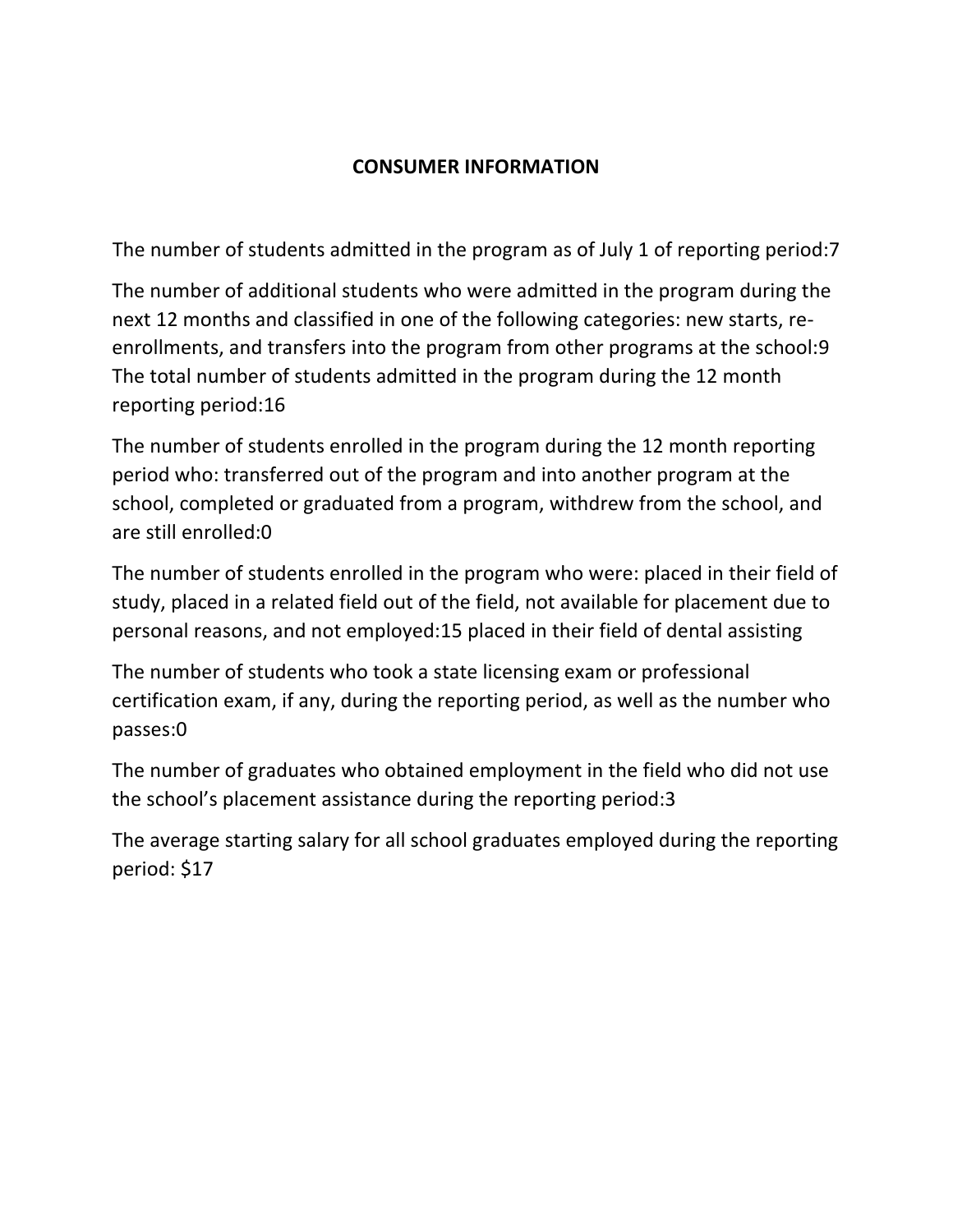### **Complaint Policy/Procedure**

If a student has a problem regarding a specific course, instructor, or decision, the student should first discuss it with the instructor or staff member involved. If the problem is not resolved and the problem involves an academic matter, the student should request a meeting with the director.

If the problem is not an academic matter, the student should request a meeting with the director.

**Complaints which cannot be resolved by direct negotiation with the school in accordance to its written grievance policy, may be filed with the Illinois Board of Higher Education,**

**1 North Old State Capitol Plaza, Suite 333,** 

**Springfield, Il 62701** or at **www.ibhe.org.**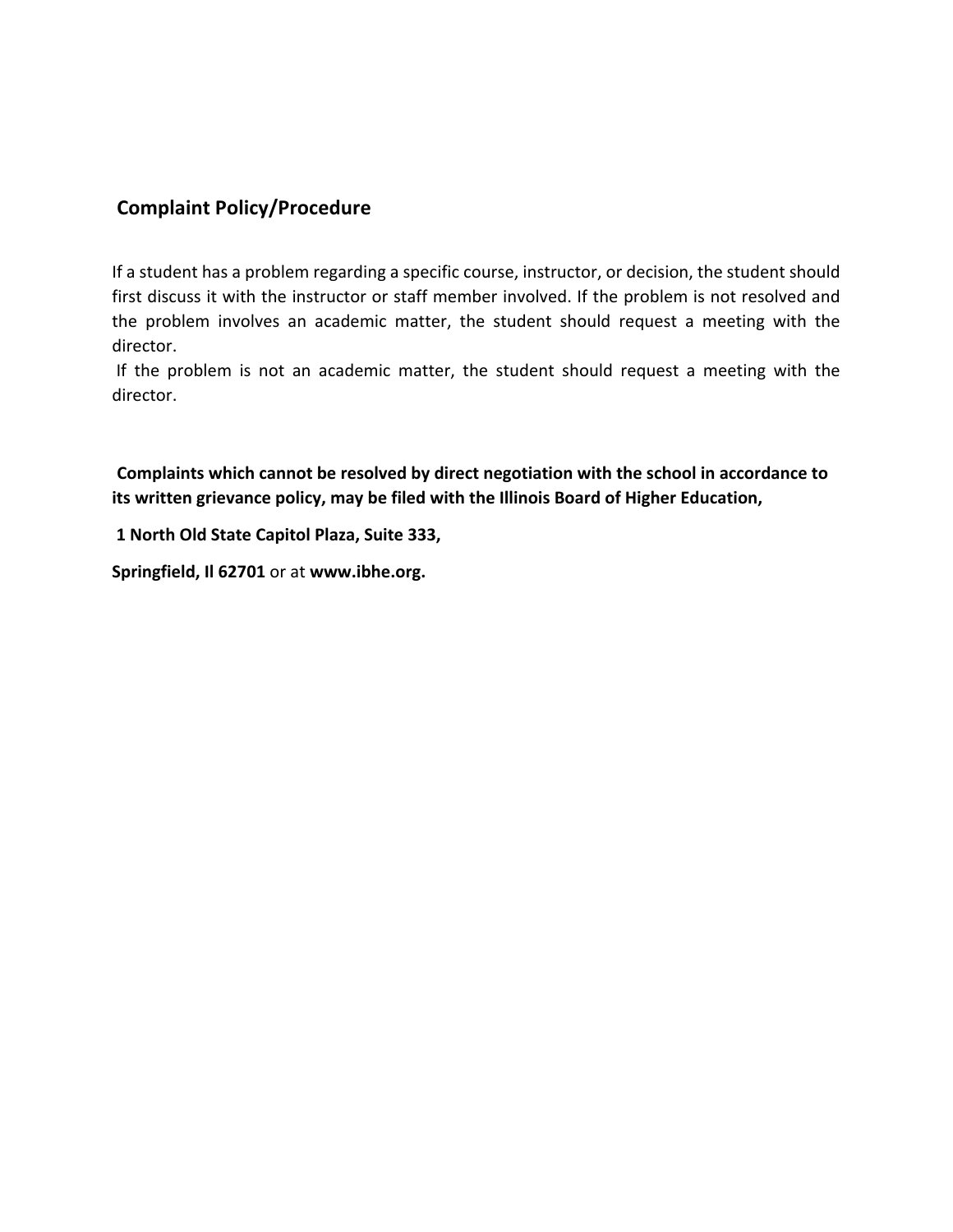#### **2022 PROGRAM START DATES**

**JANUARY, 31ST – APRIL 10TH, 2022**

**APRIL 24TH – JUNE 26TH, 2022**

**JULY 10TH – SEPTEMBER 11TH, 2022**

**SEPTEMBER 25TH – DECEMBER 4TH, 2022**

### **2023 PROGRAM START DATES**

**JANUARY 8TH – MARCH 9TH, 2023**

**APRIL 2ND – JUNE 11TH, 2023**

**JUNE 25TH - SEPTEMBER 3RD, 2023**